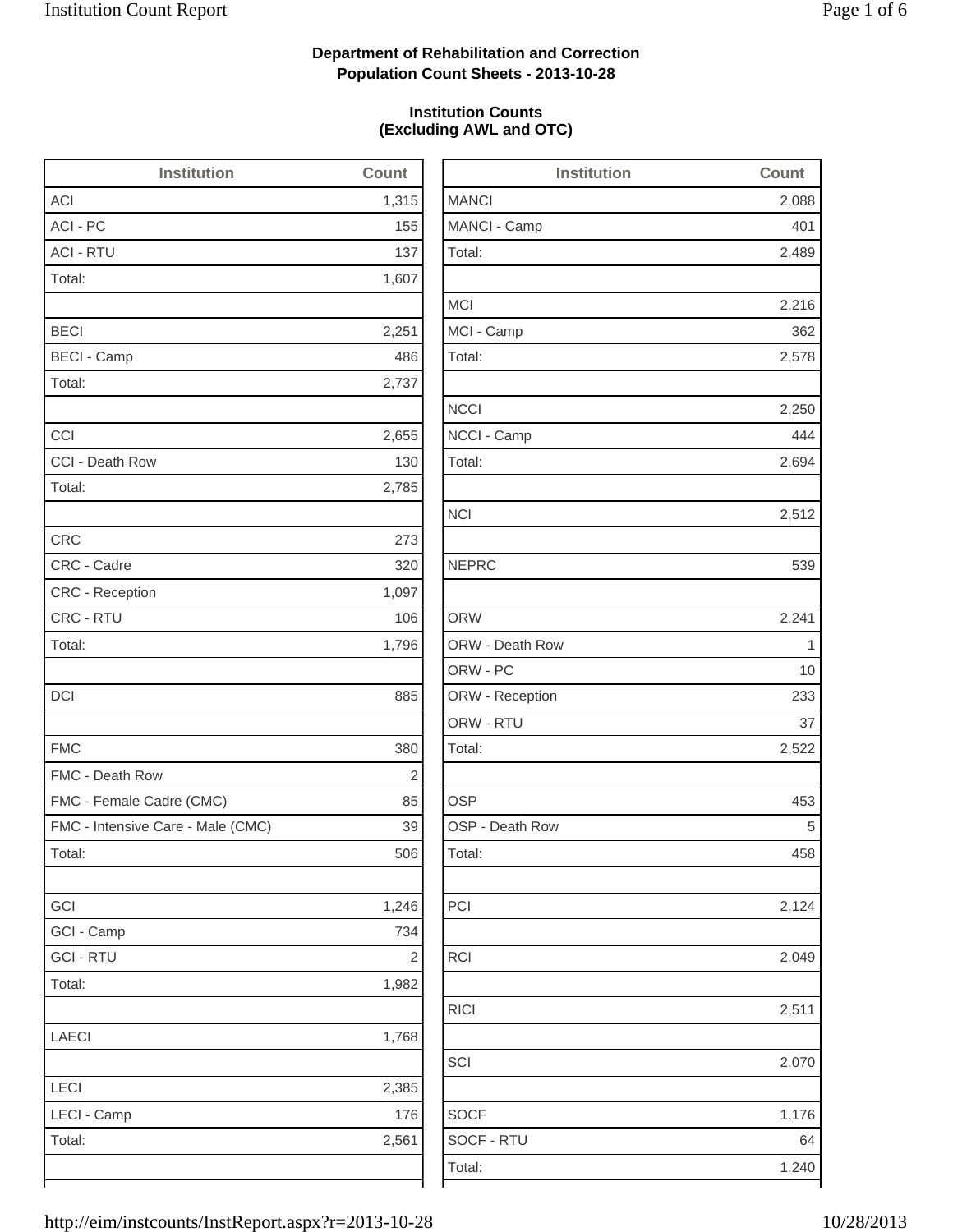# Institution Count Report Page 2 of 6

| LOCI                     | 2,252 |
|--------------------------|-------|
|                          |       |
| <b>LORCI</b>             | 74    |
| <b>LORCI - Cadre</b>     | 224   |
| <b>LORCI - Reception</b> | 904   |
| Total:                   | 1,202 |
|                          |       |
| <b>MACI</b>              | 1,049 |
| MACI - Minimum           | 1,261 |
| MACI - Youth             | 30    |
| Total:                   | 2,340 |

|                  | <b>Total Population:</b> | 50,401 |
|------------------|--------------------------|--------|
|                  |                          |        |
| Total:           |                          | 1,418  |
| <b>WCI - RTU</b> |                          | 51     |
| <b>WCI</b>       |                          | 1,367  |
|                  |                          |        |
| <b>TOCI</b>      |                          | 1,251  |
|                  |                          |        |
| Total:           |                          | 1,525  |
| TCI - Camp       |                          | 430    |
| <b>TCI</b>       |                          | 1,095  |

\* The Total Population includes 37 Offenders with Reason Codes 30 & 31. \*\* The Total Population includes 24 Offenders with Reason Code 0A.

#### **Male Population by Security Level (Include AWL and Exclude OTC)**

| <b>Security Level</b>  |                   | <b>Body</b> | <b>AWL</b>     | $(-OTC)$ | Total  |
|------------------------|-------------------|-------------|----------------|----------|--------|
| Total Level 5          |                   | 114         | $\overline{2}$ | 2        | 114    |
| Total Level 4          |                   | 1,815       | 11             | 10       | 1,816  |
| Total Level 3          |                   | 11,722      | 150            | 109      | 11,763 |
| Total Level 2          |                   | 17,251      | 259            | 171      | 17,339 |
| Total Level 1          |                   | 15,253      | 195            | 110      | 15,338 |
| <b>Total Death Row</b> |                   | 138         |                |          | 138    |
|                        | <b>Total Male</b> | 46,293      | 618            | 403      | 46,508 |

#### **Female Population by Institution (Include AWL and Exclude OTC)**

|                          | (II)        |                |          |              |  |  |  |
|--------------------------|-------------|----------------|----------|--------------|--|--|--|
| <b>Institution</b>       | <b>Body</b> | <b>AWL</b>     | $(-OTC)$ | <b>Total</b> |  |  |  |
| <b>DCI</b>               | 885         | 13             | 10       | 888          |  |  |  |
| <b>FMC</b>               | 7           | 6              | 2        | 11           |  |  |  |
| FMC - Female Cadre (CMC) | 85          | $\mathbf 0$    | 0        | 85           |  |  |  |
| <b>NEPRC</b>             | 539         | 15             | 7        | 547          |  |  |  |
| <b>ORW</b>               | 2,241       | 45             | 29       | 2,257        |  |  |  |
| <b>ORW - Death Row</b>   | 1           | 0              | 0        |              |  |  |  |
| ORW - PC                 | 10          | $\mathbf 0$    | 0        | 10           |  |  |  |
| ORW - Reception          | 233         | $\overline{0}$ | 0        | 233          |  |  |  |
| ORW - RTU                | 37          | $\overline{0}$ | 0        | 37           |  |  |  |
| <b>Total Female</b>      | 4,038       | 79             | 48       | 4,069        |  |  |  |
| <b>Total Population:</b> | 50,331      | 697            | 451      | 50,577       |  |  |  |

### **Male Population by Institution: Security Level 5 (Include AWL and Exclude OTC)**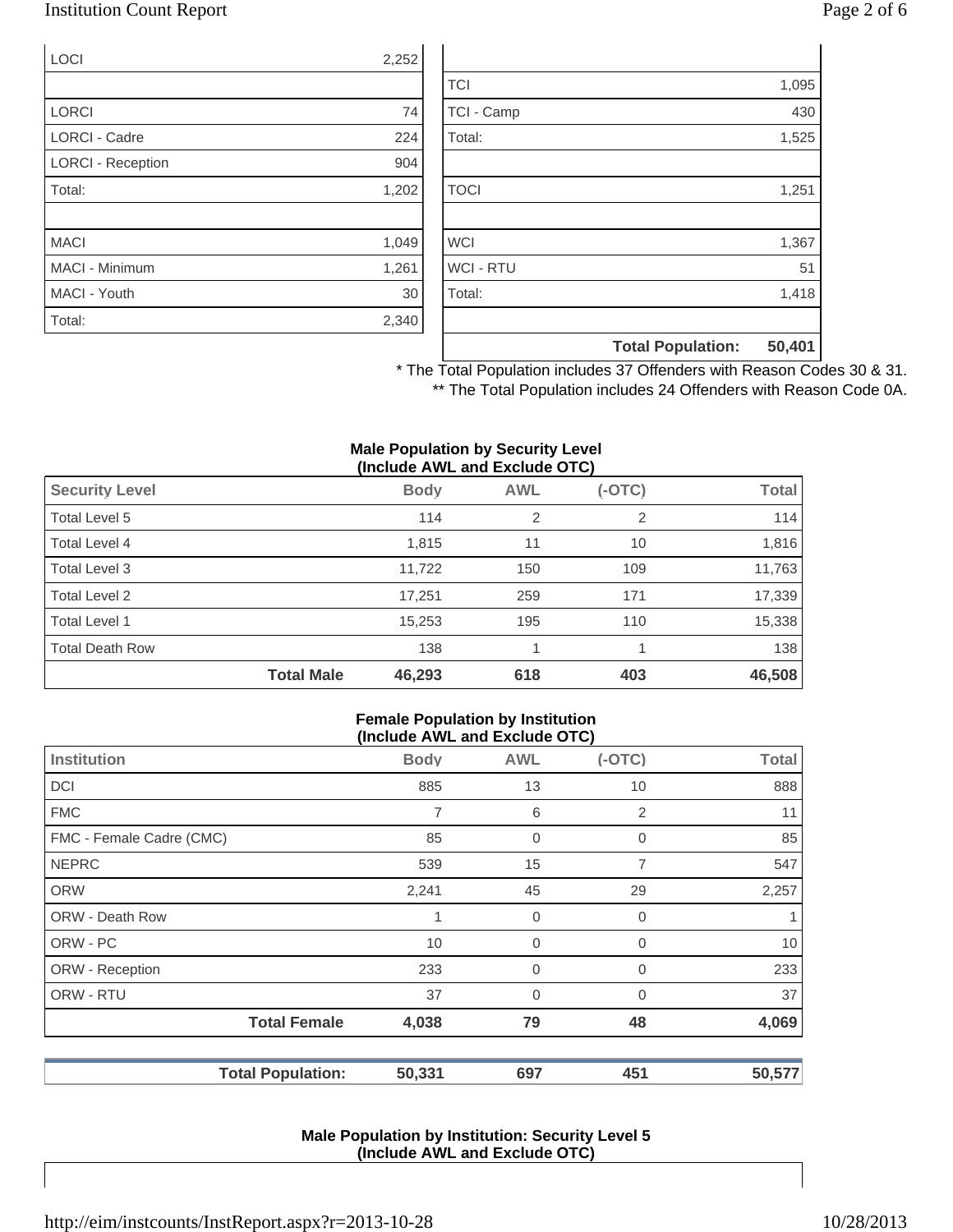# Institution Count Report Page 3 of 6

| Institution       |                      | <b>Body</b> | <b>AWL</b> | $(-OTC)$ | <b>Total</b> |
|-------------------|----------------------|-------------|------------|----------|--------------|
| LORCI - Reception |                      |             |            |          |              |
| OSP               |                      | 109         |            |          | 109          |
| <b>SOCF</b>       |                      | 4           |            |          | 4            |
|                   | <b>Total Level 5</b> | 114         |            |          | 114          |

### **Male Population by Institution: Security Level 4 (Include AWL and Exclude OTC)**

| <b>Institution</b> |                      | <b>Body</b>    | <b>AWL</b>       | - - - - ,<br>$(-OTC)$ | <b>Total</b>   |
|--------------------|----------------------|----------------|------------------|-----------------------|----------------|
| ACI                |                      | 1              | 0                | $\mathbf 0$           | 1              |
| ACI - PC           |                      | $\,6$          | $\boldsymbol{0}$ | $\boldsymbol{0}$      | $\,6$          |
| CRC                |                      | $\sqrt{2}$     | $\boldsymbol{0}$ | $\mathbf 0$           | $\sqrt{2}$     |
| CRC - RTU          |                      | 1              | $\mathbf 0$      | $\boldsymbol{0}$      | 1              |
| LECI               |                      | 21             | $\boldsymbol{0}$ | $\mathbf 0$           | 21             |
| LOCI               |                      | $\overline{2}$ | $\boldsymbol{0}$ | $\mathbf 0$           | $\sqrt{2}$     |
| LORCI              |                      | $\overline{4}$ | $\boldsymbol{0}$ | $\boldsymbol{0}$      | $\overline{4}$ |
| LORCI - Reception  |                      | $\overline{4}$ | 1                | 1                     | $\overline{4}$ |
| <b>MANCI</b>       |                      | 59             | $\mathbf 0$      | $\mathbf 0$           | 59             |
| <b>NCCI</b>        |                      | $\overline{2}$ | $\boldsymbol{0}$ | $\mathbf 0$           | $\sqrt{2}$     |
| OSP                |                      | 340            | $\mathbf 0$      | $\boldsymbol{0}$      | 340            |
| PCI                |                      | 1              | $\mathbf 0$      | $\mathbf 0$           | 1              |
| <b>RCI</b>         |                      | 25             | 1                | $\boldsymbol{0}$      | 26             |
| SOCF               |                      | 1,077          | 8                | $\,8\,$               | 1,077          |
| SOCF - RTU         |                      | 58             | $\mathbf 0$      | $\mathbf 0$           | 58             |
| <b>TCI</b>         |                      | $\,8\,$        | $\boldsymbol{0}$ | $\mathbf 0$           | $\,8\,$        |
| <b>TOCI</b>        |                      | 201            | $\boldsymbol{0}$ | $\mbox{O}$            | 201            |
| <b>WCI</b>         |                      | $\sqrt{3}$     | 1                | 1                     | $\sqrt{3}$     |
|                    | <b>Total Level 4</b> | 1,815          | 11               | 10                    | 1,816          |

## **Male Population by Institution: Security Level 3 (Include AWL and Exclude OTC)**

|                                   | $(1101440)$ and the thoration of $\sigma$ |                |             |              |  |  |  |
|-----------------------------------|-------------------------------------------|----------------|-------------|--------------|--|--|--|
| Institution                       | <b>Body</b>                               | <b>AWL</b>     | $(-OTC)$    | <b>Total</b> |  |  |  |
| <b>ACI</b>                        | 28                                        | 0              | 0           | 28           |  |  |  |
| ACI - PC                          | 73                                        | 0              | $\mathbf 0$ | 73           |  |  |  |
| <b>BECI</b>                       | 29                                        | $\mathbf 0$    | $\mathbf 0$ | 29           |  |  |  |
| CCI                               | 17                                        | $\mathbf 0$    | $\mathbf 0$ | 17           |  |  |  |
| CRC                               | 75                                        | 8              | 8           | 75           |  |  |  |
| CRC - Cadre                       | 220                                       | $\overline{0}$ | 0           | 220          |  |  |  |
| CRC - Reception                   | 773                                       | 23             | 19          | 777          |  |  |  |
| CRC - RTU                         | 88                                        | $\Omega$       | $\Omega$    | 88           |  |  |  |
| <b>FMC</b>                        | 13                                        | $\overline{0}$ | $\Omega$    | 13           |  |  |  |
| FMC - Intensive Care - Male (CMC) | 7                                         | $\overline{0}$ | 0           |              |  |  |  |
| GCI                               | 2                                         | 0              | $\Omega$    | 2            |  |  |  |
|                                   |                                           |                |             |              |  |  |  |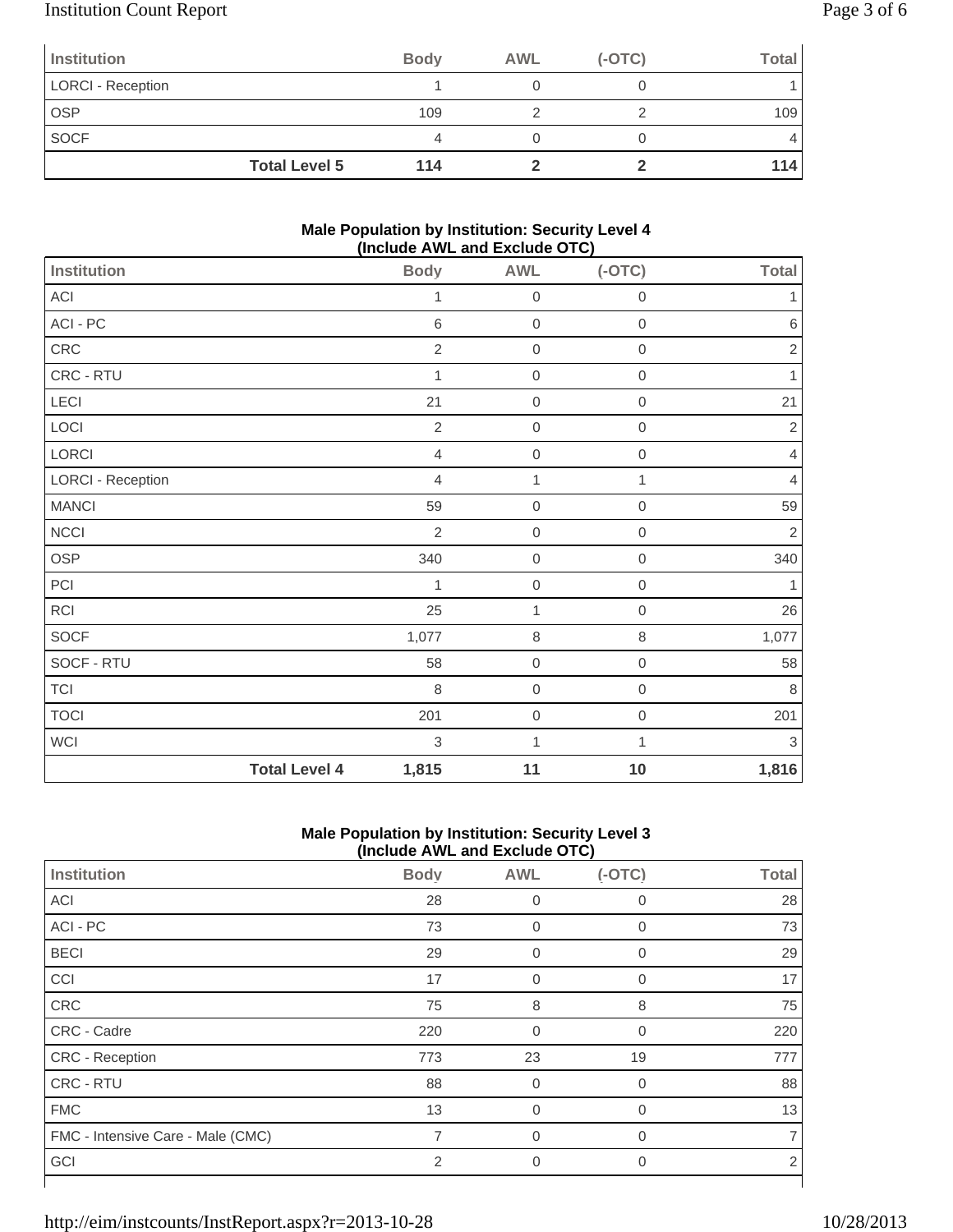# Institution Count Report Page 4 of 6

| LAECI                    |                      | 20             | $\mathbf 0$    | $\mathbf 0$         | 20             |
|--------------------------|----------------------|----------------|----------------|---------------------|----------------|
| LECI                     |                      | 2,245          | 22             | 15                  | 2,252          |
| LOCI                     |                      | 14             | $\mathbf 0$    | $\mathsf{O}\xspace$ | 14             |
| LORCI                    |                      | 19             | $\,8\,$        | 8                   | 19             |
| LORCI - Cadre            |                      | 210            | $\mathbf 0$    | $\mathsf{O}\xspace$ | 210            |
| <b>LORCI - Reception</b> |                      | 427            | $\overline{7}$ | 5                   | 429            |
| <b>MACI</b>              |                      | $\mathsf g$    | $\mathbf 0$    | $\mathsf{O}\xspace$ | $\overline{9}$ |
| MACI - Youth             |                      | 9              | $\mathbf 0$    | $\mathsf{O}\xspace$ | $\mathsf g$    |
| <b>MANCI</b>             |                      | 1,953          | 22             | 17                  | 1,958          |
| MANCI - Camp             |                      | $\mathbf{1}$   | $\mbox{O}$     | $\mathbf 0$         | $\mathbf{1}$   |
| MCI                      |                      | 22             | $\mathbf 0$    | $\mathsf{O}\xspace$ | 22             |
| <b>NCCI</b>              |                      | 15             | $\mathbf 0$    | $\mathsf{O}\xspace$ | 15             |
| <b>NCI</b>               |                      | 31             | $\mathbf 0$    | $\mathsf{O}\xspace$ | 31             |
| <b>OSP</b>               |                      | $\overline{4}$ | $\mathbf 0$    | $\mathsf{O}\xspace$ | $\overline{4}$ |
| PCI                      |                      | 54             | $\overline{7}$ | $\mathsf{O}\xspace$ | 61             |
| RCI                      |                      | 1,933          | 23             | 17                  | 1,939          |
| <b>RICI</b>              |                      | 12             | $\mbox{O}$     | $\mbox{O}$          | 12             |
| SCI                      |                      | $\overline{7}$ | $\mathbf{1}$   | $\mathbf{1}$        | $\overline{7}$ |
| <b>SOCF</b>              |                      | 95             | $\mathbf 0$    | $\mathsf{O}\xspace$ | 95             |
| SOCF - RTU               |                      | $\,$ 6         | $\mathbf 0$    | $\mathsf{O}\xspace$ | $\,6\,$        |
| <b>TCI</b>               |                      | 982            | $\mathsf g$    | 6                   | 985            |
| TCI - Camp               |                      | $\mathbf{1}$   | $\mbox{O}$     | $\mathsf{O}\xspace$ | $\mathbf{1}$   |
| <b>TOCI</b>              |                      | 989            | $\mathsf g$    | $\overline{7}$      | 991            |
| <b>WCI</b>               |                      | 1,288          | 11             | 6                   | 1,293          |
| <b>WCI - RTU</b>         |                      | 51             | $\mathbf 0$    | $\mathsf{O}\xspace$ | 51             |
|                          | <b>Total Level 3</b> | 11,722         | 150            | 109                 | 11,763         |

#### **Male Population by Institution: Security Level 2 (Include AWL and Exclude OTC)**

| $\frac{1}{2}$                     |             |                  |                |                 |  |  |
|-----------------------------------|-------------|------------------|----------------|-----------------|--|--|
| <b>Institution</b>                | <b>Body</b> | <b>AWL</b>       | $(-OTC)$       | <b>Total</b>    |  |  |
| ACI                               | 562         | 5                | $\overline{2}$ | 565             |  |  |
| ACI - PC                          | 55          | $\mathbf 0$      | 0              | 55              |  |  |
| <b>ACI - RTU</b>                  | 91          | $\overline{0}$   | 0              | 91              |  |  |
| <b>BECI</b>                       | 1,474       | 22               | 14             | 1,482           |  |  |
| <b>BECI - Camp</b>                | 1           | $\mathbf 0$      | 0              |                 |  |  |
| CCI                               | 1,842       | 14               | 8              | 1,848           |  |  |
| CRC                               | 88          | 3                | 2              | 89              |  |  |
| CRC - Cadre                       | 85          | $\overline{0}$   | $\mathbf 0$    | 85              |  |  |
| CRC - Reception                   | 152         | $\,$ 3 $\,$      | 3              | 152             |  |  |
| CRC - RTU                         | 10          | $\mathbf 0$      | 0              | 10 <sup>°</sup> |  |  |
| <b>FMC</b>                        | 16          | $\boldsymbol{0}$ | 0              | 16              |  |  |
| FMC - Intensive Care - Male (CMC) | 18          | $\overline{0}$   | 0              | 18              |  |  |
| GCI                               | 790         | 3                | 3              | 790             |  |  |
|                                   |             |                  |                |                 |  |  |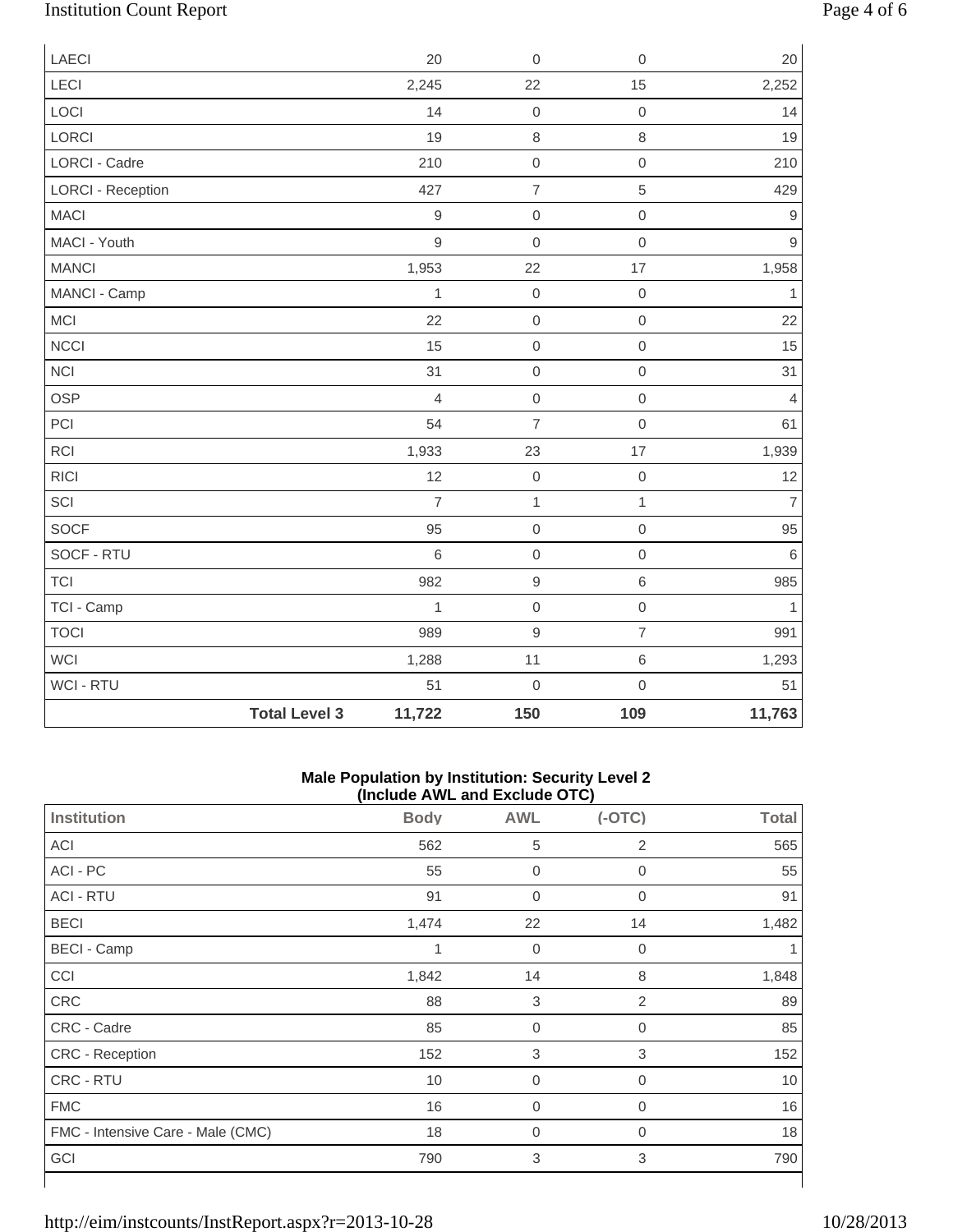# Institution Count Report Page 5 of 6

| <b>GCI - RTU</b>         |                      | $\mathbf{1}$ | $\mathbf 0$    | $\mathbf 0$    | 1            |
|--------------------------|----------------------|--------------|----------------|----------------|--------------|
| <b>LAECI</b>             |                      | 1,388        | 30             | 21             | 1,397        |
| LECI                     |                      | 108          | $\mathbf 1$    | $\mathbf{1}$   | 108          |
| LOCI                     |                      | 1,189        | 14             | $\,8\,$        | 1,195        |
| LORCI                    |                      | 32           | $\sqrt{2}$     | $\sqrt{2}$     | 32           |
| LORCI - Cadre            |                      | 8            | $\mathbf 0$    | $\mathbf 0$    | $\,8\,$      |
| <b>LORCI - Reception</b> |                      | 247          | 11             | $\,8\,$        | 250          |
| <b>MACI</b>              |                      | 1,040        | $\overline{c}$ | $\mathbf{1}$   | 1,041        |
| MACI - Youth             |                      | 21           | $\mathbf 0$    | $\mathbf 0$    | 21           |
| <b>MANCI</b>             |                      | 62           | $\mathbf{1}$   | 1              | 62           |
| <b>MCI</b>               |                      | 1,751        | 28             | 21             | 1,758        |
| MCI - Camp               |                      | 1            | $\mathbf 0$    | $\mathbf 0$    | $\mathbf{1}$ |
| <b>NCCI</b>              |                      | 1,461        | 17             | 12             | 1,466        |
| <b>NCI</b>               |                      | 1,911        | 53             | 44             | 1,920        |
| PCI                      |                      | 830          | 18             | $\overline{4}$ | 844          |
| <b>RCI</b>               |                      | 91           | $\mathbf 0$    | $\mathbf 0$    | 91           |
| RICI                     |                      | 676          | 8              | $\overline{4}$ | 680          |
| SCI                      |                      | 1,050        | 22             | 11             | 1,061        |
| <b>TCI</b>               |                      | 63           | $\mathbf{1}$   | $\mathbf{1}$   | 63           |
| <b>TOCI</b>              |                      | 61           | $\mbox{O}$     | $\mathbf 0$    | 61           |
| WCI                      |                      | 76           | $\mathbf 1$    | $\mathbf 0$    | 77           |
|                          | <b>Total Level 2</b> | 17,251       | 259            | 171            | 17,339       |

### **Male Population by Institution: Security Level 1 (Include AWL and Exclude OTC)**

| <b>Institution</b>                | <b>Body</b> | <b>AWL</b>       | $(-OTC)$         | <b>Total</b> |
|-----------------------------------|-------------|------------------|------------------|--------------|
| ACI                               | 562         | 5                | 2                | 565          |
| ACI - PC                          | 55          | $\boldsymbol{0}$ | $\overline{0}$   | 55           |
| <b>ACI - RTU</b>                  | 91          | $\boldsymbol{0}$ | 0                | 91           |
| <b>BECI</b>                       | 1,474       | 22               | 14               | 1,482        |
| <b>BECI - Camp</b>                | 1           | $\boldsymbol{0}$ | 0                |              |
| CCI                               | 1,842       | 14               | 8                | 1,848        |
| <b>CRC</b>                        | 88          | 3                | $\overline{2}$   | 89           |
| CRC - Cadre                       | 85          | $\boldsymbol{0}$ | 0                | 85           |
| CRC - Reception                   | 152         | $\,$ 3 $\,$      | 3                | 152          |
| CRC - RTU                         | 10          | $\boldsymbol{0}$ | 0                | 10           |
| <b>FMC</b>                        | 16          | $\boldsymbol{0}$ | $\boldsymbol{0}$ | 16           |
| FMC - Intensive Care - Male (CMC) | 18          | $\boldsymbol{0}$ | 0                | 18           |
| GCI                               | 790         | $\,$ 3 $\,$      | 3                | 790          |
| <b>GCI-RTU</b>                    | 1           | $\overline{0}$   | $\overline{0}$   |              |
| <b>LAECI</b>                      | 1,388       | 30               | 21               | 1,397        |
| LECI                              | 108         | 1                | 1                | 108          |
| LOCI                              | 1,189       | 14               | 8                | 1,195        |